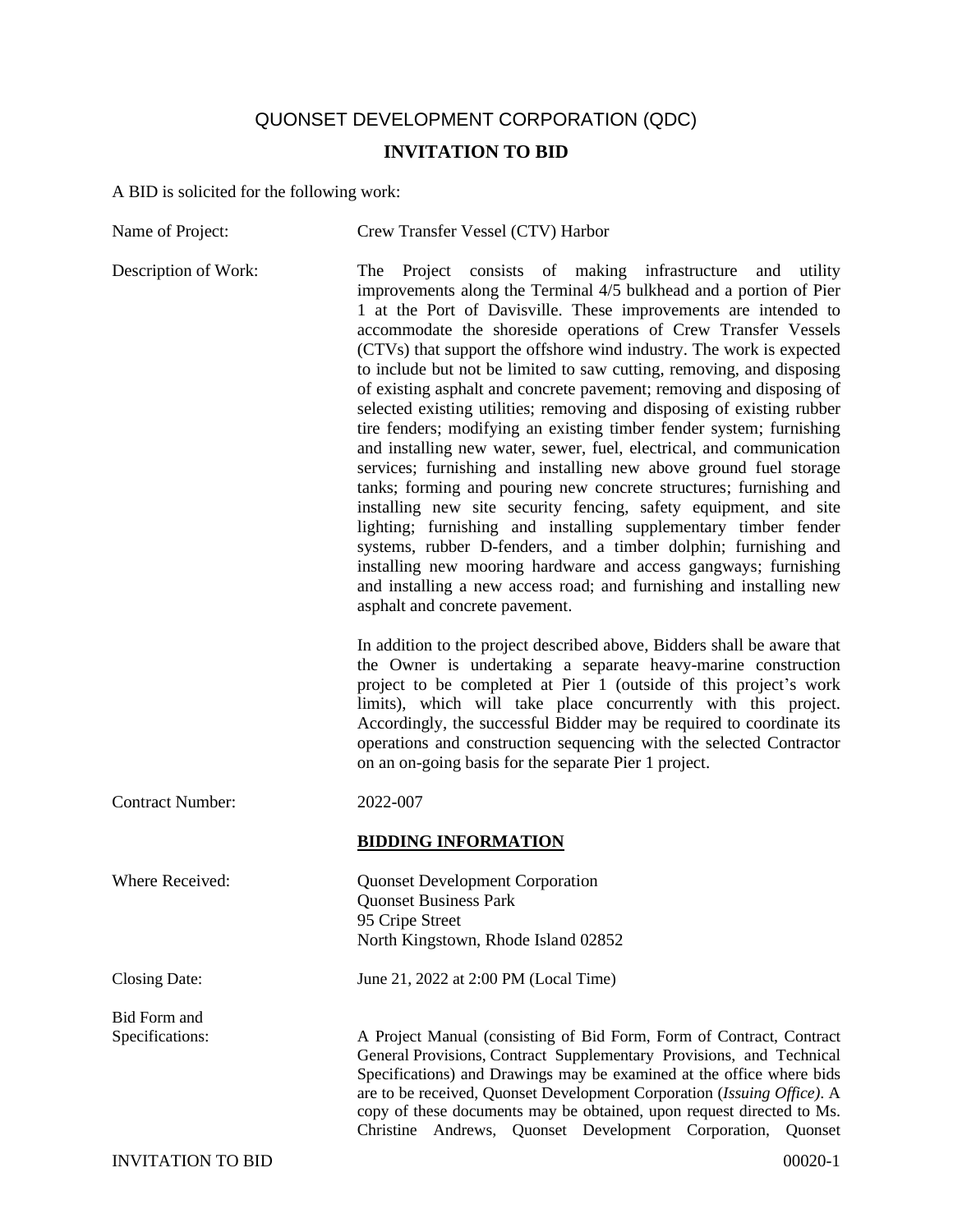Business Park, 95 Cripe Street, North Kingstown, Rhode Island, email to info@quonset.com. Only electronic copies (PDF) of plans and specifications are available.

Public Copy - Bid: Pursuant to RI General Law §37-2-18(b) each bidder must submit a "PUBLIC COPY" of their bid proposal to be available for public inspection upon opening of all bids. Therefore, an original bid proposal and a copy of the bid proposal shall be submitted.

Bonding Requirements: Bids shall be accompanied by a Bid Guarantee in the amount of Twenty Percent (20%) of the Base Bid Amount (section C-200 Article 8). The Contractor to whom the contract is awarded will be required to post performance and payment bonds in the amount of One Hundred Percent (100%) of the contract price. Bonds shall be executed on Engineer's Joint Contract Documents Committee format (EJCDC No. C-610, EJDC No. C-615 or on comparable format which is approved in advance by the Quonset Development Corporation). The bonds shall be issued by a company that is acceptable to the Quonset Development Corporation. A minimum requirement for acceptability shall be that the Surety Company is currently listed on U.S. Department of the Treasury Circular #570 as holding Certificates of Authority as Acceptable Sureties on Federal Bonds and as holding a Surety License in the State of Rhode Island. An appropriate Certificate of Corporate Authority shall accompany the required performance and payment bonds.

Terminal Access Control Pursuant to Section 01110 "Terminal Access Control Policy", the QDC requires that all persons who have a legitimate business need to enter upon property owned and controlled by the QDC at the Port of Davisville possess and display a properly issued and authorized identification card. The security objective is to provide for the safety and security of people, cargo and infrastructure assets, while facilitating the productive flow of commerce into, within, and out of the Port of Davisville. Any individual who works in the port area will be required to obtain a Port of Davisville identification card.

> Pier Access: Access to the piers, which are restricted areas, at the Port of Davisville will be controlled by Port Security Personnel. Only personnel who are authorized by the Facility Security Officer (FSO) or his designated representative, will be allowed access, and will be required to have a Transportation Worker Identification Credential (TWIC) and a Port of Davisville photo identification card.

Wage Requirements: The attention of the bidder is particularly called to the requirements as to conditions of employment to be observed and wage rates to be paid under the contract. This includes payroll recording requirements in conformity with the provision of Chapter 13 of Title 37 of General Laws, Rhode Island 1956, and the Davis-Bacon Wages Rates as amended.

Equal Opportunity Unless otherwise exempt, bidders must certify that they are in Requirements: compliance with applicable requirements of Federal Executive Order No. 11246, as amended, State of Rhode Island Executive Order 85-11 and other regulations issued by the Quonset Development Corporation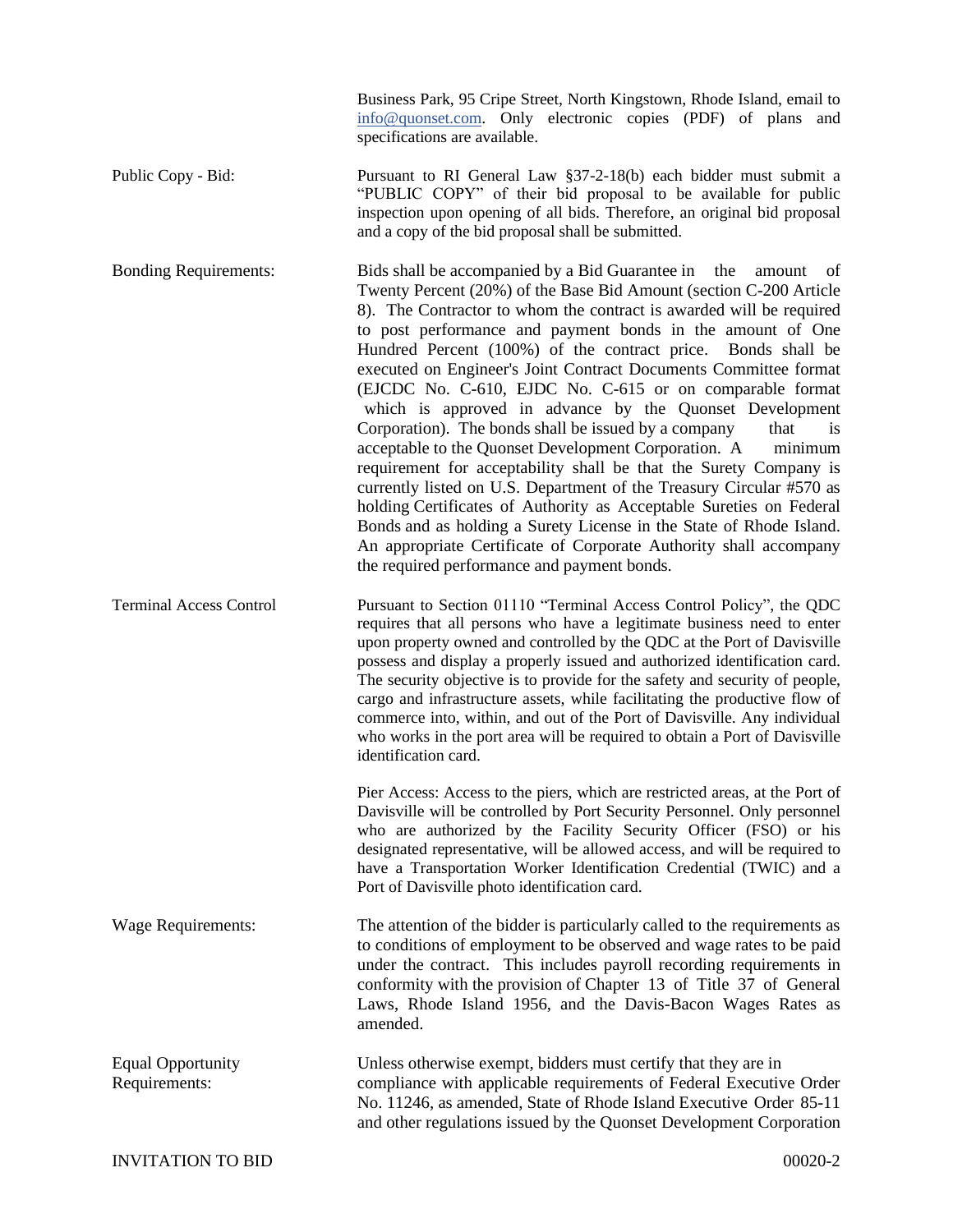or must agree to take steps to comply with such requirements prior to the award of a contract. This proposal is subject to Rhode Island General Law 37-14-1. Apprenticeship Requirements: Pursuant to Rhode Island General Laws 37-13-1 and 37-13-3.1, all general contractors and subcontractors who bid and/or perform work on state public works projects valued at One Million Dollars (\$1,000,000) or more shall employ apprentices and shall be subject to the provisions in Exhibit G, Prevailing Wage & Apprenticeship Requirements, including but not limited to: Pursuant to R.I. Gen. Law 37-13-2, any person, firm, or corporation Bidding on a state public works contract ("general contractor") valued at One Million Dollars (\$1,000,000) or more shall certify their ability to perform the contract by meeting the apprenticeship requirements set forth in R.I. Gen. Laws 37-13-3.1. Prior to bidding on a state public works contract valued at One Million Dollars (\$1,000,000) or more, the general contractor shall certify compliance with apprenticeship requirements by fully executing a General Contractor Apprenticeship Certification Form. The general contractor shall meet one of the qualifications identified on said form. The general contractor shall attach said form to his/her application to bid and submit to the awarding authority. No contract award for a state public works contract valued at One Million Dollars (\$1,000,000) or more shall be made to any general contractor who fails to submit a fully executed and truthful General Contractor Apprenticeship Certification Form. Pursuant to R.I. Gen. Laws 37-13-3.1, all general contractors who perform work on any public works contract awarded by the state and valued at One Million Dollars (\$1000,000) or more shall certify their ability to perform the contract by meeting the apprenticeship requirements set forth in R.I. Gen. Laws 37-13-3.1. Waiver and Acceptance: The Quonset Development Corporation reserves the right to reject any or all of the bidders and to waive any informalities in bids received and to accept that bid which, in its judgment, best serves the interest of the Corporation. Information: Inquiries regarding this invitation should be addressed to Mr. Christian Jones, Project Manager, Special Port Projects at: Quonset Development Corporation, 95 Cripe Street, Quonset Business Park, North Kingstown, Rhode Island (Tel. No. 401-295-0044 ext. 288). Inspection of Premises: Prospective bidders may examine the premises by calling Mr. Christian Jones, Project Manager, Special Port Projects at: Quonset Development Corporation, 95 Cripe Street, Quonset Business Park, North Kingstown, Rhode Island (Tel. No. 401-295-0044 ext. 288), during the hours **Monday through Friday, 8:30 AM to 4:00 PM.** Pre-Bid Conference: A non-mandatory Pre-Bid conference will be held on May 24, 2022 at 9:00 AM Local Time at the Quonset Development Corporation Annex, 95 Cripe Street, Quonset Business Park, North Kingstown, Rhode Island